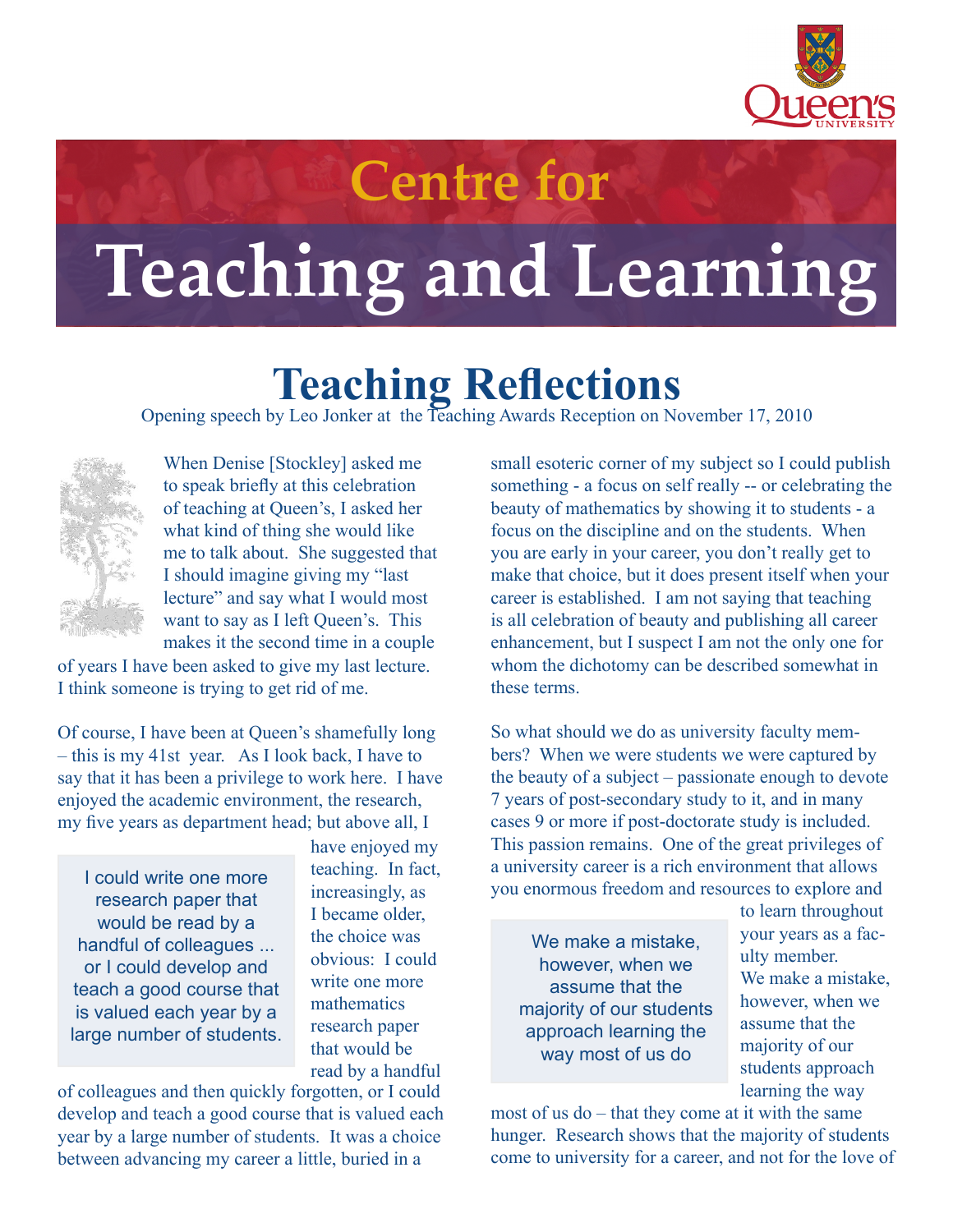

Leo Jonker speaking at the 2010 Teaching Awards Reception.

Photo taken by Kaitlin McDonald, Centre for Teaching and Learning

learning. The same mismatch of expectations characterizes universities' relationship to government and the public. The public expects us to prepare students for careers; we, on the other hand, want our students to be more like ourselves - to enjoy learning for its own sake.

I am not ready to give up on the joy of learning. I continue to believe that as a university teacher I should focus on my discipline, and not abandon the hope that it can (and will) delight students – even those who came here for a career. But to realize that hope we must allow students time to discover – to really own – the ideas we discuss with them. Otherwise we risk making our disciplines appear ugly. This certainly happens in my field, mathematics. In elementary and even in high school it tends to be taught by teachers who are more likely to consider the subject important than to think it beautiful. Under pressure from parents and school boards, teachers teach for success, often without attending sufficiently to students' understanding or delight. It is not surprising that, when we get them at university, students are more interested in a career than in learning for its own sake.

So in order to respect students' career aspirations without giving up on our desire that they should experience some of the beauty that drew us to our respective fields, we need to do two things: We should stop imagining that most students are ready to go through material at the pace we were able to manage as undergraduates; and we should realize that most of them do not need to know nearly as much about our subjects as we think they do. In fact, the amount of material learned will have a much smaller effect on their success in society than the depth to which they have learned a few things. We should find a way to create a slower and more reflective pace in all our courses - one that allows our students to understand a few things very deeply.

Of course there are students who really want to become experts in a discipline. We will serve them best if we respect their hunger for learning and discovery by providing problems and projects for self-study and investigation that will teach them not only to enjoy challenging tasks but also to ask good questions, and to work in small research communities with fellow students, graduate students, and faculty members. This deeper work should not only receive additional credit, but it should receive credit that signals the depth and independence implicit in it.

I could write one more research paper that would be read by a handful of colleagues ... or I could develop and teach a good course that is valued each year by a large number of students.

Now it is not easy to set a pace that is responsive to the interests and degrees of understanding of most students. My first year course for Engineering

students is so large that the whole course needs to be planned in detail before it begins: interactive notes outlining the lectures, tutorial problems, on-line homework problems, written material to enable students' use of supporting software, an elaborate website etc. The classes are so large that you do not get to know anyone's name, and you have to be attentive to the other courses taken concurrently and using the mathematical skills presented in your course, as well as to second year courses that depend on yours. And all of the teaching has to be squeezed into 12 weeks.

I do have the luxury of one course – a child of my old age - in which I get closer to the kind of teaching I propose here. It is advertised as a